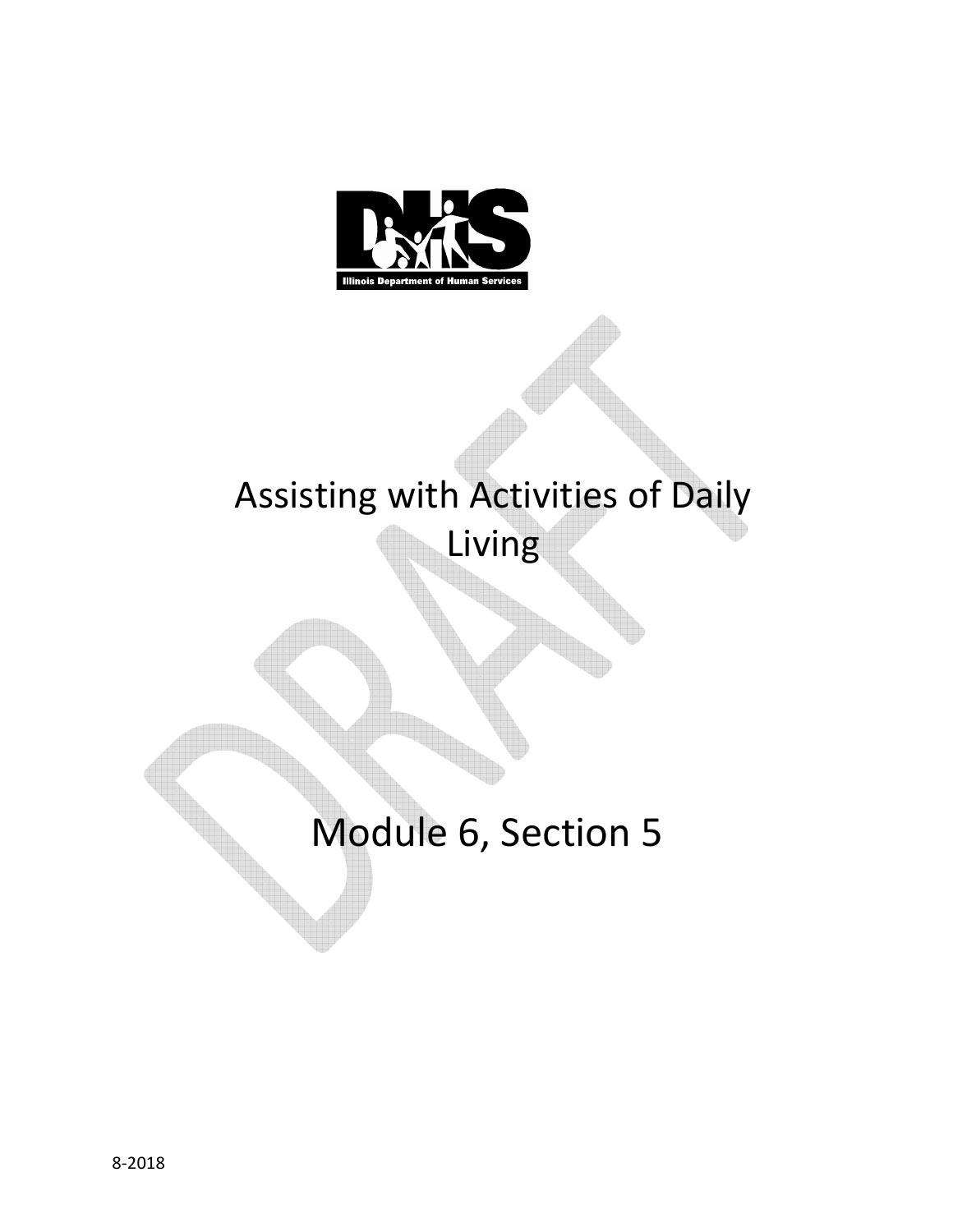# TABLE OF CONTENTS

This section contains information for Direct Support Persons (DSPs) who provide supports to adults and/or to children and young adults who receive home and community based services through one of the Division of DD's Medicaid Home and Community-Based Services waiver programs. The service delivery methods are participant and family directed. Direct care providers can be employees of the person and his/her family, or employed through community agencies.

What You Will Learn in This Section:

- How to assist with daily living activities.
- Suggested ways to say, "Good Job".
- How to test water temperature.
- Using various OJT activities checklists i.e., shaving, mouth care, etc.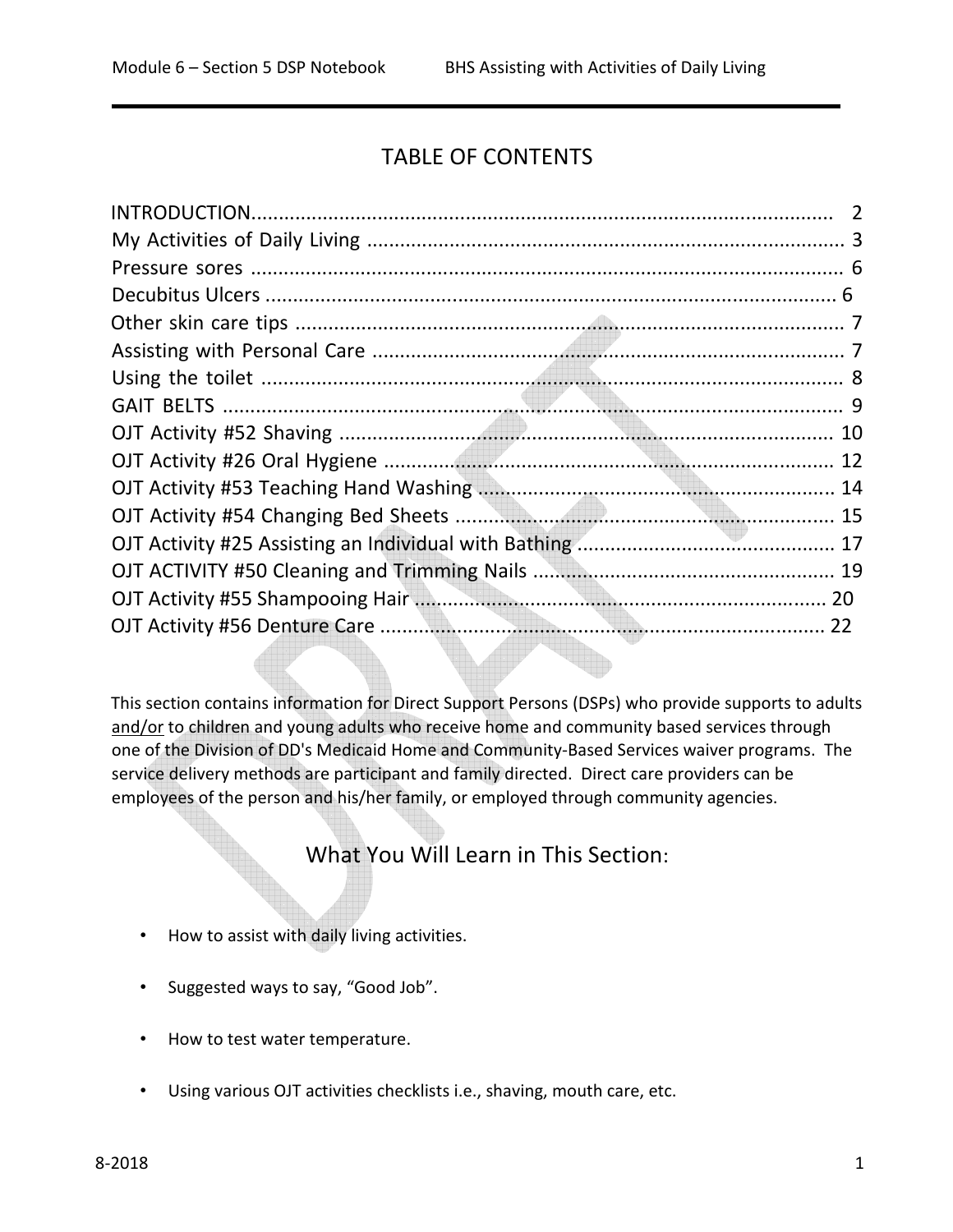### INTRODUCTION

What are Activities of daily living? Are any of your activities of daily living the same as the individuals you will be supporting? Let's find out. Write down everything you do in a typical day. The form below gets you started with the process. Include things such eating, toileting, etc. Then think about how these are like what the individuals do. (Don't write down anything you would be embarrassed to discuss though.)

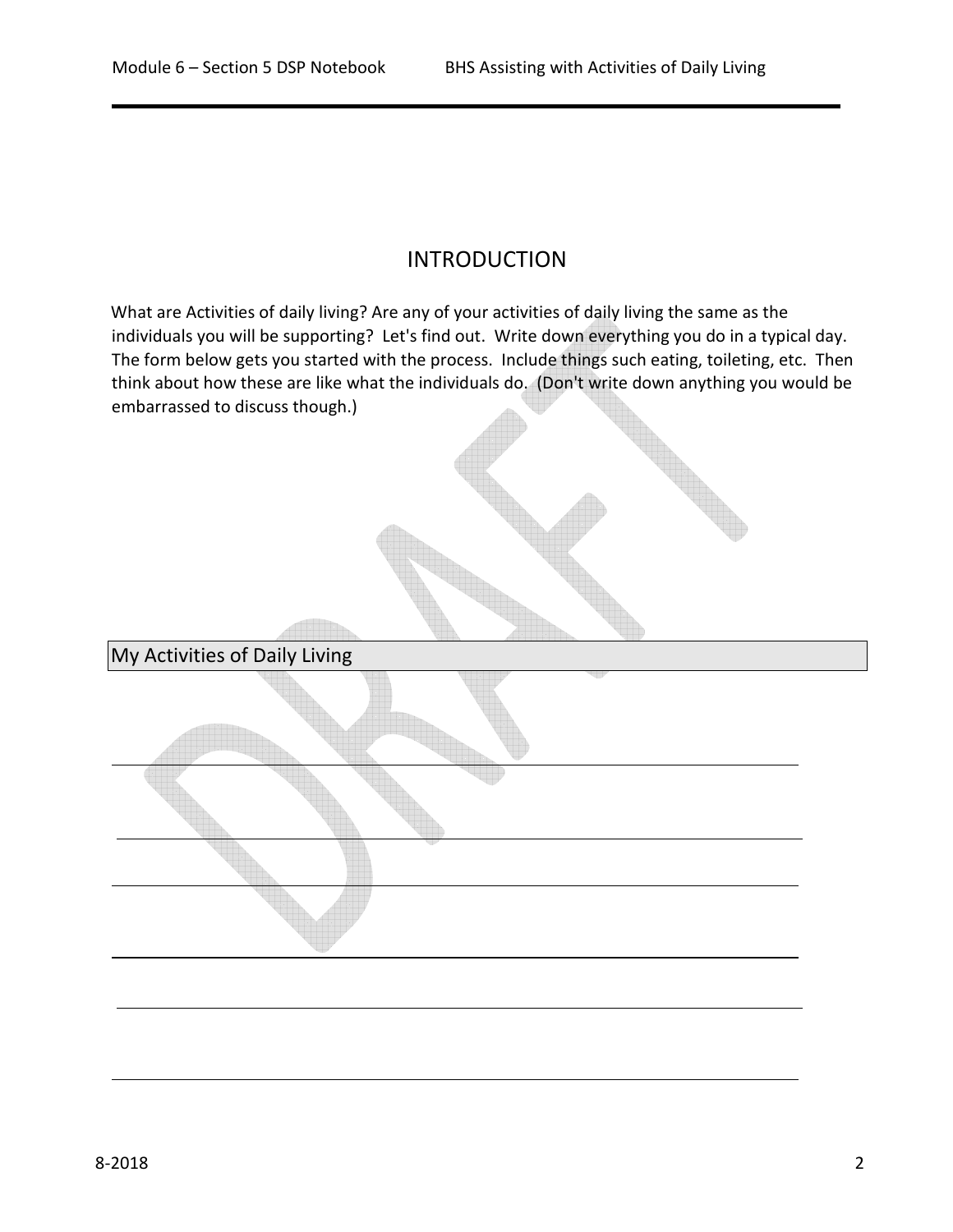

Cognitive disabilities can affect personal care activities in many ways. People with cognitive disabilities may have some or all the following needs:

- Need for consistency in personal care routines.
- Reminders to perform personal care tasks or the consequences of not performing them.
- Encouragement or acceptance when they are unwilling or refuse to do personal care tasks.
- Reminders of how to do activities, even when they are physically capable of doing them.
- Assistance making changes to their homes and spaces they use to complete personal care, so that they can better complete these tasks.
- Respect the person's privacy and modesty always.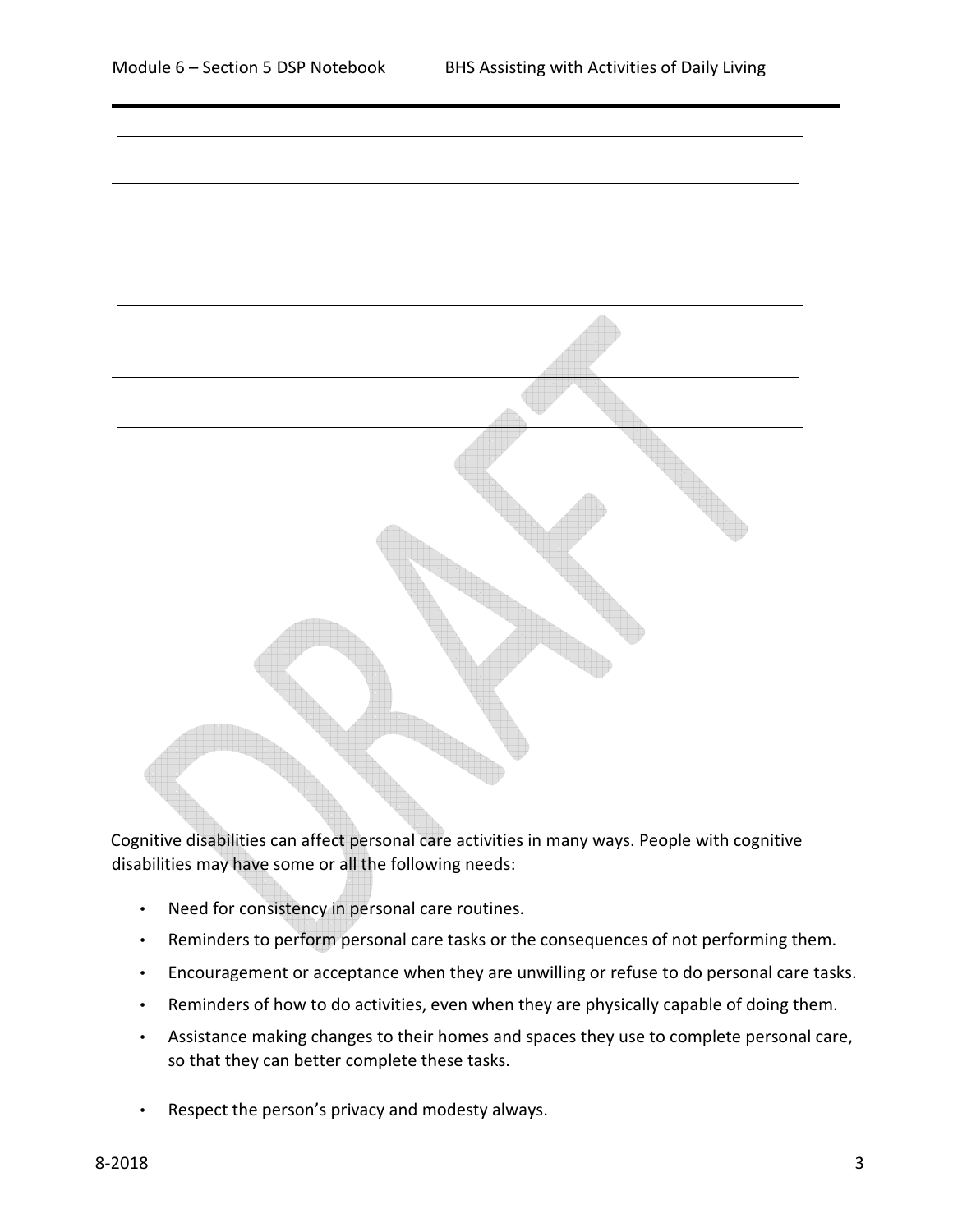• Respect person's personal preferences.

Positive feedback is an important part of assisting with activities of daily living. Words of encouragement are important when providing supports. Please list as many ways as you can think of to say "good job". Then compare your list with the one on the next page.



Suggested ways to say "Good Job" are listed below:

#### 1. Excellent!

| That's right!                          | Fabulous!                      |
|----------------------------------------|--------------------------------|
| I'm proud of the way you worked today. | Now you have the hang of it.   |
| You must have been practicing!         | Good for you.                  |
| Perfect!                               | Good job, (name of individual) |
| 8-2018                                 |                                |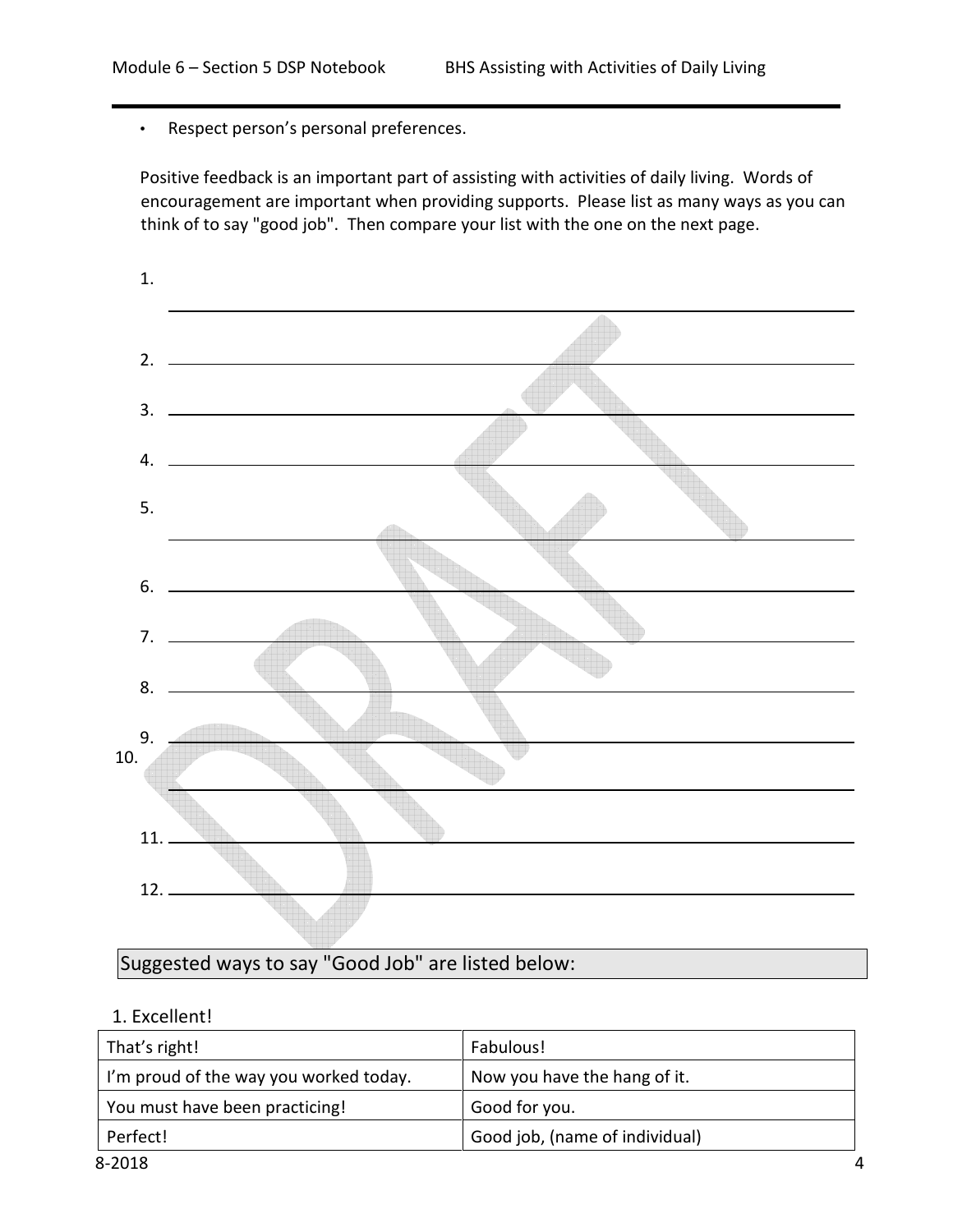| Nice going.                            | You figured that out fast.                 |
|----------------------------------------|--------------------------------------------|
| That's the best ever.                  | You remembered!                            |
| Fine job!                              | I've never seen anyone do it better.       |
| Good for you!                          | I couldn't have done it better myself.     |
| I couldn't have done it better myself. | Keep working on it, you're getting better. |
| That's much better.                    | Great job!                                 |
| That's coming along nicely.            | Not bad!                                   |
| You are very good at that.             | You make my job fun.                       |
| That's good.                           | You make it look easy.                     |
| Now you have it!                       | Exactly right!                             |
| Good work!                             | Super job!                                 |
| Wow!                                   | You are learning fast.                     |
| You were really working hard today.    | You're really improving.                   |
| That's the right way to do it!         | You did very well today.                   |
| That's quite an improvement.           | You've got that down pat.                  |
| You haven't missed a thing.            | Nothing can stop you now!                  |
| Tremendous!                            | That was first class work.                 |
| Keep up the good work!                 | That's much better.                        |
| I'm very proud of you.                 | Cool job!                                  |
| That kind of work makes me happy.      | You haven't missed a thing.                |
| Good going!                            | That's right!                              |
| That's better than ever.               | What a good job you did.                   |
| You're doing beautifully.              | You did great.                             |
| You are really learning a lot.         | You are so smart.                          |
| Way to go!                             | You're doing great.                        |
| Wonderful!                             | Good job.                                  |
| Keep on trying.                        | That's great.                              |
| Sensational!                           | You're really fast today.                  |

It may be necessary to assist individuals with bathing/showering, shaving, hair and nail care and other grooming and daily care activities. The forms on the next few pages can be used as guidelines for these activities. While assisting the person, it is important to provide continuous support which fosters greater independence. This type of teaching/training is sometimes referred to as "Active Treatment".

#### Pressure sores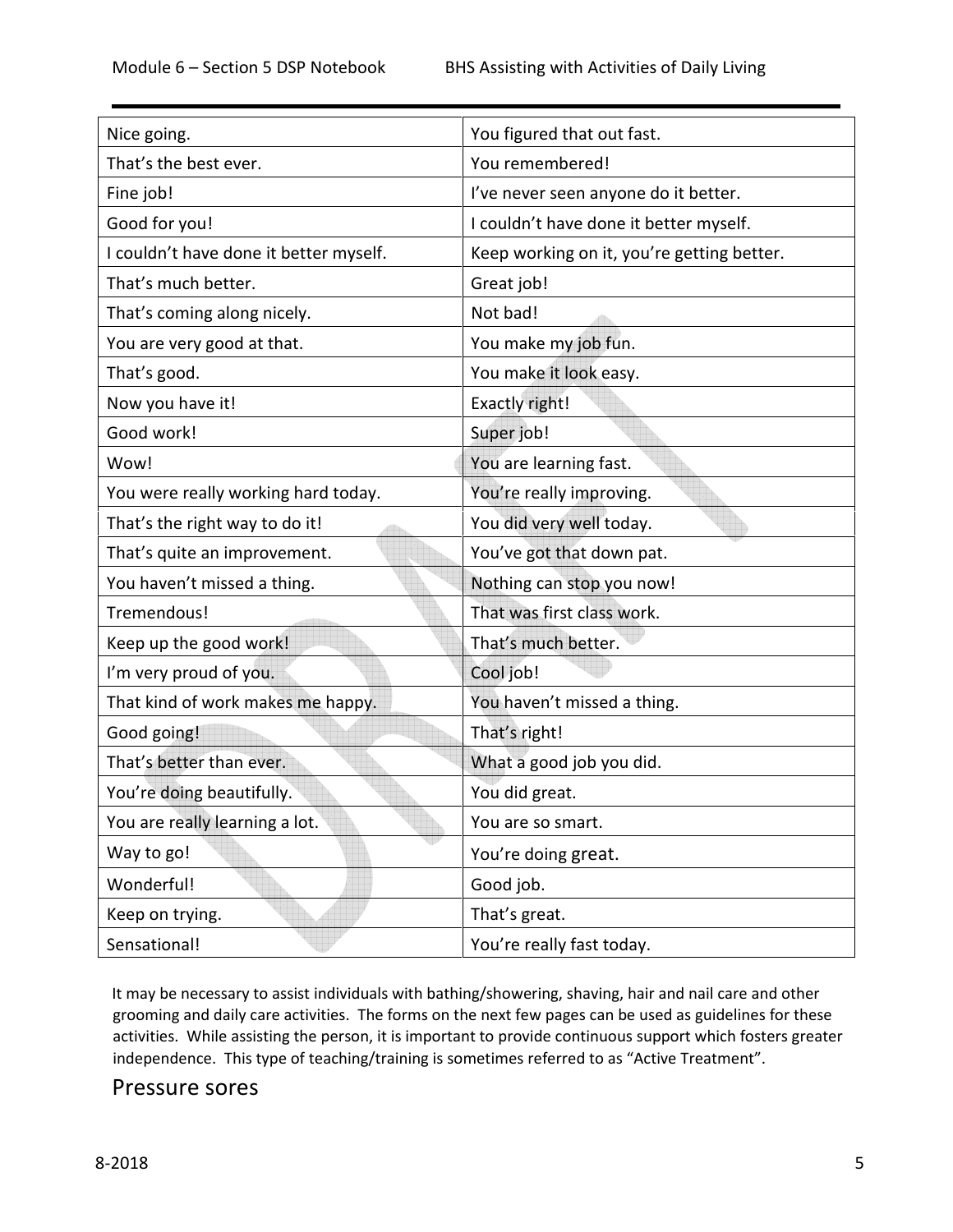What is a pressure sore?

A pressure sore is an injury to the skin and the tissue underneath it caused by pressure to the area. People who must stay in bed or chair most of the time are most likely to get pressure sores. Pressure sores can happen anywhere on your body. They are most common over a bony or firm area, such as a hip, heel, elbow, ear or ankle. Pressure sores can also happen over pressure points on the back of the head, bottom of the spine or the shoulder blades. Even the weight of sheets and blankets can cause pressure sores on toes. A pressure sore is a serious problem and can be difficult to heal.

What causes pressure sores?

One or more of the following commonly causes pressure sores: Pressure: Pressure on the skin can hurt the skin and the layers of tissue underneath the area, the tissue may not get enough blood. This may cause the tissue to become damaged, and even die. Damage to the tissue and skin from pressure can begin after one or two hours of staying in one position.

Shearing, rubbing, or friction: Shearing happens when the skin is dragged across a surface. For example, being moved up in bed may cause skin shearing if the skin is pulled across the bed surface. A person may have friction on their skin, which is when the top layer of skin is removed. This may cause the skin to turn red, or feel like it is burning



Decubitus Ulcers **PRESSURE SORES / BED SORES**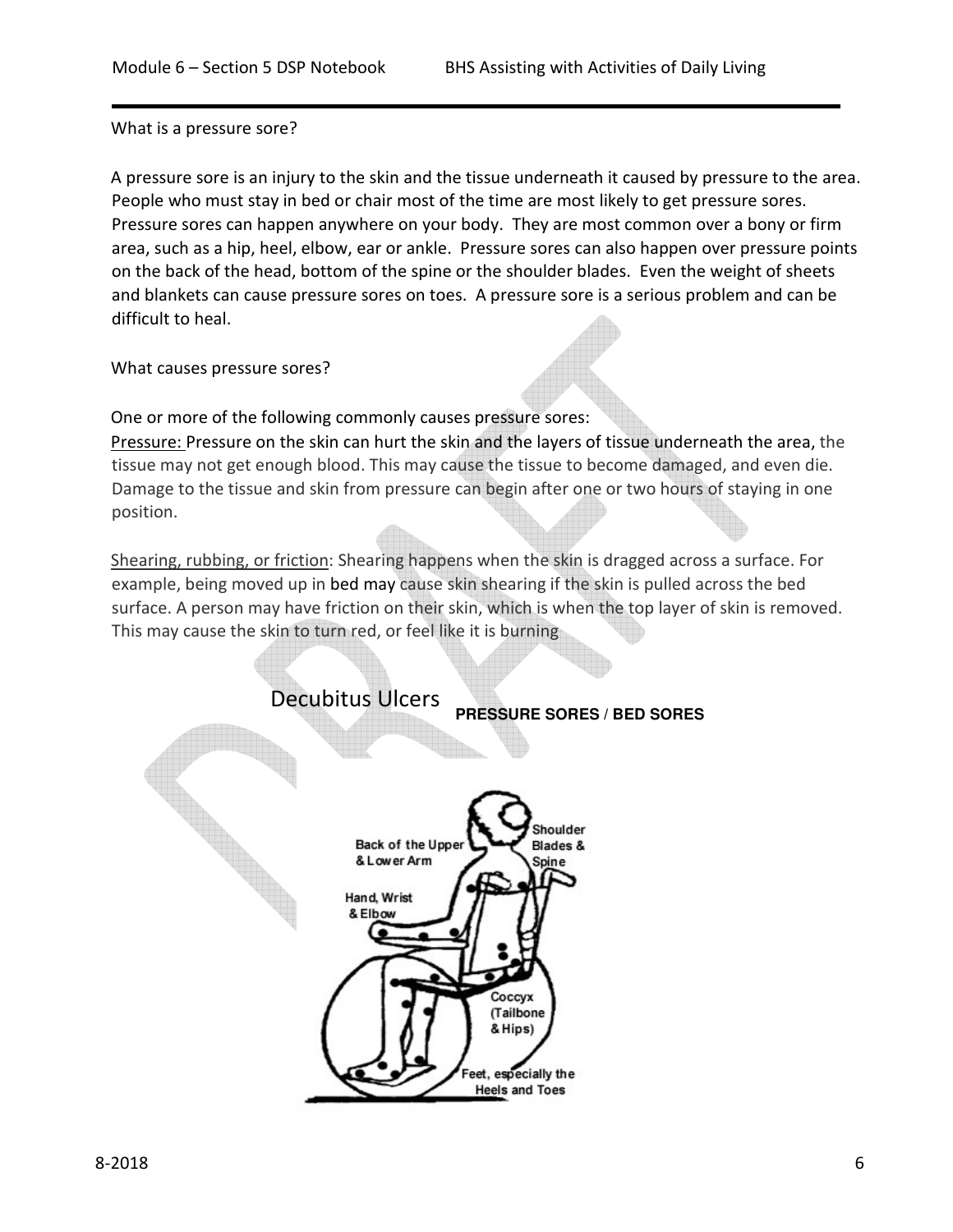Decubitus ulcers, otherwise known as pressure sores or bed sores, are preventable and not a sign of optimum care. They are formed from the pressure and weight of one's own body pressing the skin and other tissues between the person's bone and a firm surface such as a seat of a wheel chair or a bed. They can range from a mild pink coloration of the skin to a deep wound affecting internal organs and/or bone.

They can develop in eight hours on a person who is immobile.

The most common site for the development of ulcers is the coccyx or buttocks. Back, arms, and legs are also vulnerable areas.

Any limb that rests on hard or even padded surfaces of a wheelchair or bed are vulnerable.

How can pressure sores be prevented**?** It is much easier to prevent a pressure sore than it is to heal one that has already started. Take care to protect your skin from friction, shearing and other stress. Do not massage (rub) the skin over bony areas. Other ways to protect the skin include:

- Check skin several times a day for redness over bony areas
- Keep skin dry
- Keep skin clean

#### Other skin care tips

- Change positions frequently (at least every hour)
- Protect the skin over bony areas
- Use special equipment and pads
- If in bed, Keep bottom sheet free of wrinkles
- If in a chair or wheelchair
- Sit up strait (shift weight from one side to the other every15 minutes)
- Make sure feet are supported
- Ask the nurse about exercises that can be done in the chair (exercising helps blood flow to the skin)

# Assisting with Personal Care

It may be a difficult thing for a person you support to accept assistance with personal care duties. Having someone help with matters of hygiene and personal care can feel very embarrassing,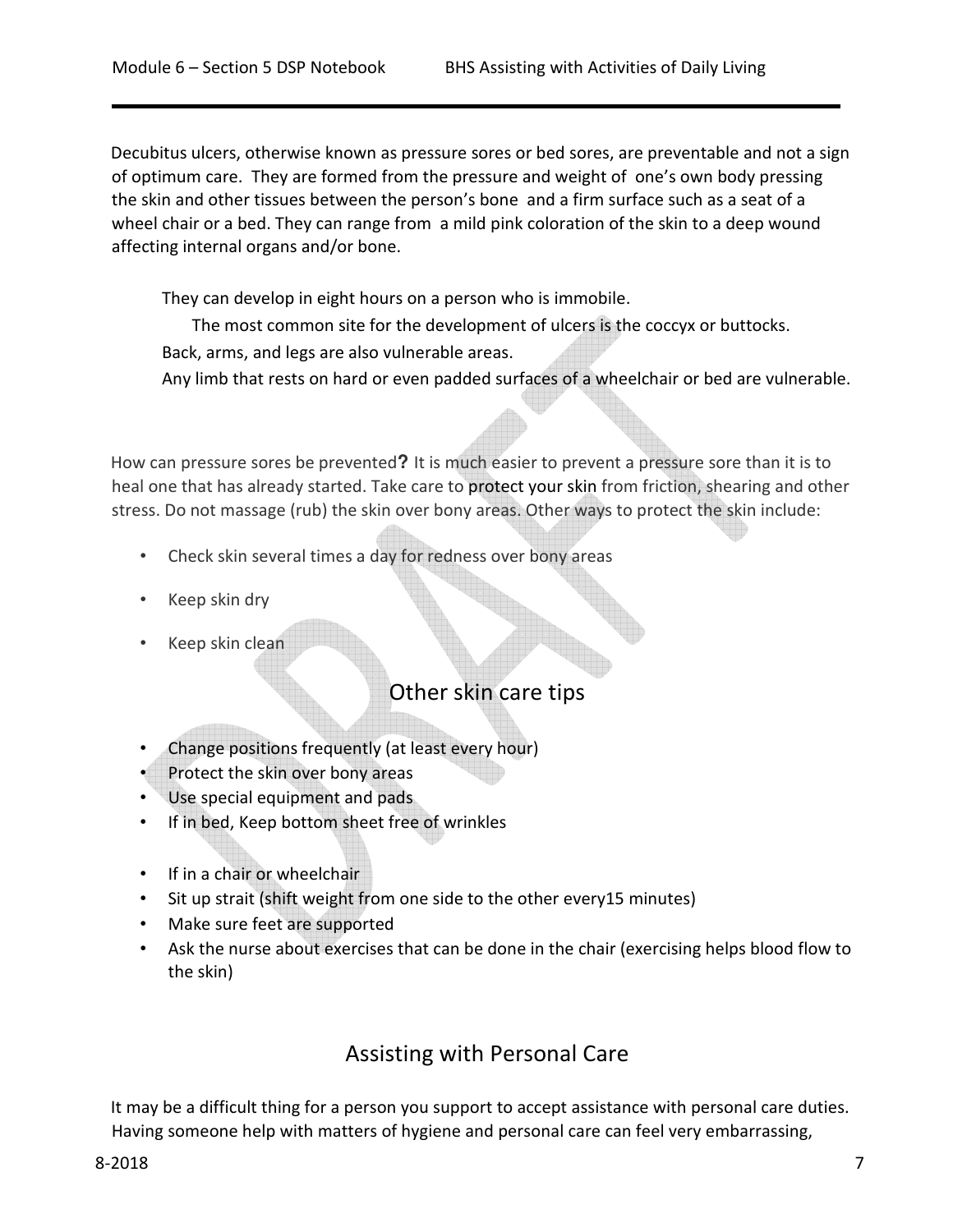although it is necessary. It is important to remember that this type of support should always be completed with the utmost respect and care. Remember, the task itself is not the most important thing in the process. You are assisting the person to enhance the quality of life for them.

# Using the toilet

In your role as a DSP you may assist people with elimination. In this role, you will need to understand that safety of the person and preserving their dignity are of utmost importance.

When assisting the person in this area you should promote independence as much as possible. This allows for greater privacy. However, never leave someone who needs assistance on the toilet out of your range of hearing. If the person should fall or require your help, there would be no way of knowing.

You should become familiar with any adaptive equipment the person you are supporting uses. You should learn about these items before hand, and become comfortable with their use.

Make sure to follow good hygiene techniques. As always, wear gloves during assistance. Make sure to wash your hands before and after using gloves.

It may also be helpful to have a supply of moist, flushable wipes for use after a bowel movement. Both men and women use these.

# GAIT BELTS

A gait belt, also referred to as a transfer belt, is a personal adaptive equipment device that when appropriately used enables people in need, the ability to ambulate and/or transfer more easily and safely. Importantly, staff who use the device properly sustain fewer strain-related injuries. If used appropriately, gait belts are not restrictive devices as they enable people to live up to their physical potential. Failure to employ gait belts on persons, who would otherwise benefit by their use, significantly increases the risk of injury to the individual and the staff who support them.

Gait belts should be considered for all individuals who experience known or suspected musculoskeletal or neuromuscular conditions, and those who are prone to falls or have experienced fall-related injuries secondary to such conditions. Gait belts are prescribed by a physician or a qualified occupational or physical therapist (59 Ill. Admin Code 120.40). Although these mobility devices can be helpful in allowing safe mobility or transfer of individuals with unsteady gait, there are times when they should not be used.

Website link to Joint Committee on Administrative Rule 59 Ill. Admin Code 120.40: http://www.ilga.gov/commission/jcar/admincode/059/059001200A00400R.html

8-2018 8 The following is a partial list of conditions where gait belts should not be used: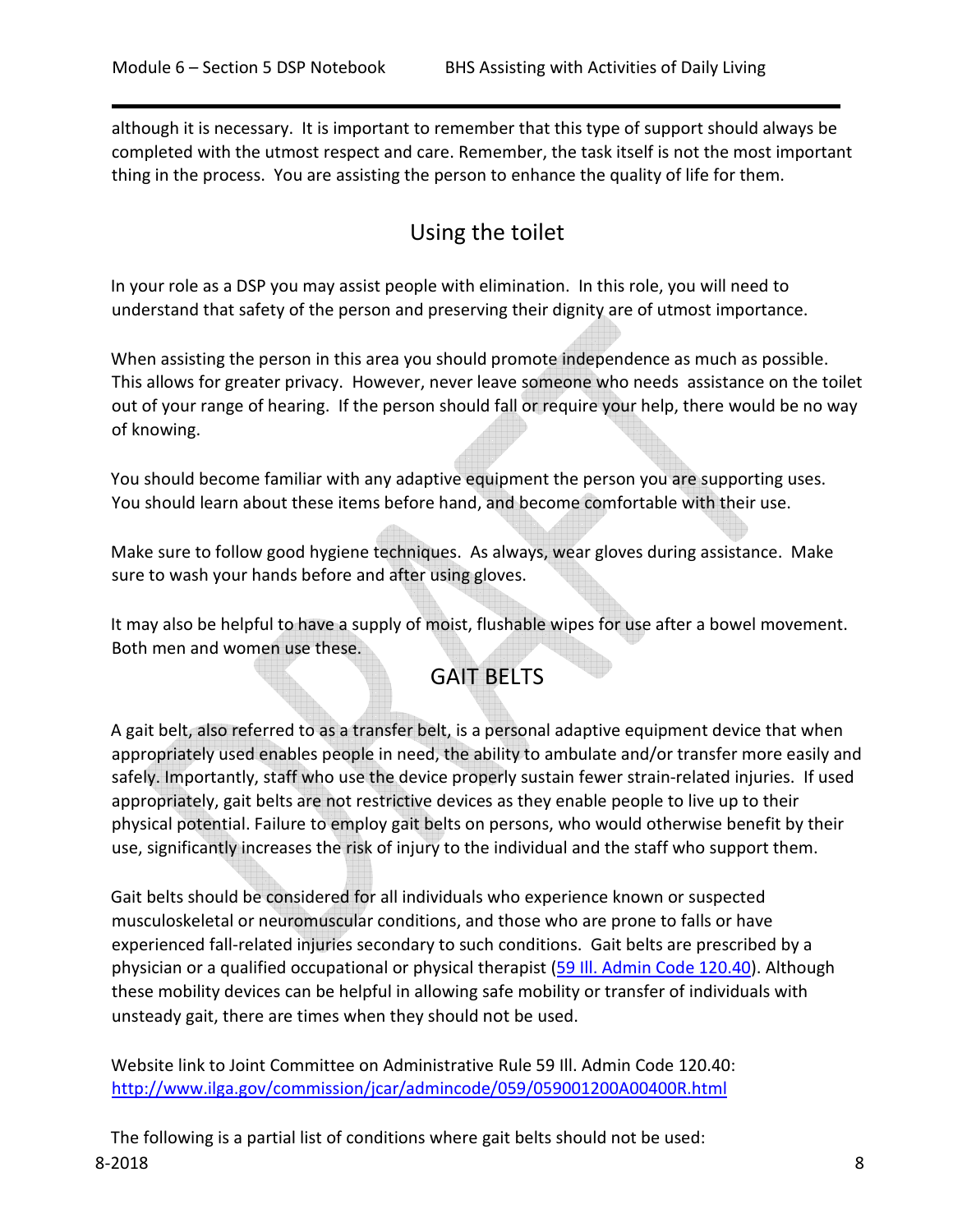- Abdominal surgery, aneurism
- Advanced COPD
- Advanced cardiac disease
- Colostomy
- Fractures, ribs or back
- Pacemaker
- Recent back surgery
- Pain

All staff that support individuals by the use of gait belts must be trained prior to their use. Gait belts may never be used for staff convenience or restrictive purposes. Gait belts are never used to restrain an individual. Inappropriate use is considered a violation of one's civil liberties and must be addressed administratively.

# OJT Activity #52 Shaving

Attention: Shaving steps can be used for facial, leg or underarm hair. • Do not use electric

razor in same room where oxygen is used or around water.

- Check all types of razors for chips or rust on blades.
- Discard used razor blades when finished.
- Use only person's personal razor.
- Supervise use of razors closely for safe and correct handling before individual shaves independently.
- Encourage individual to do as much for him/herself as s/he can.
- Honor cultural choices regarding whether or not to shave.
- Always explain what you will be doing with individual, ask permission and discuss steps as you are doing them.

Equipment needed:

 Personal electric or other style razor Shaving cream or aftershave lotion Personal towel Sink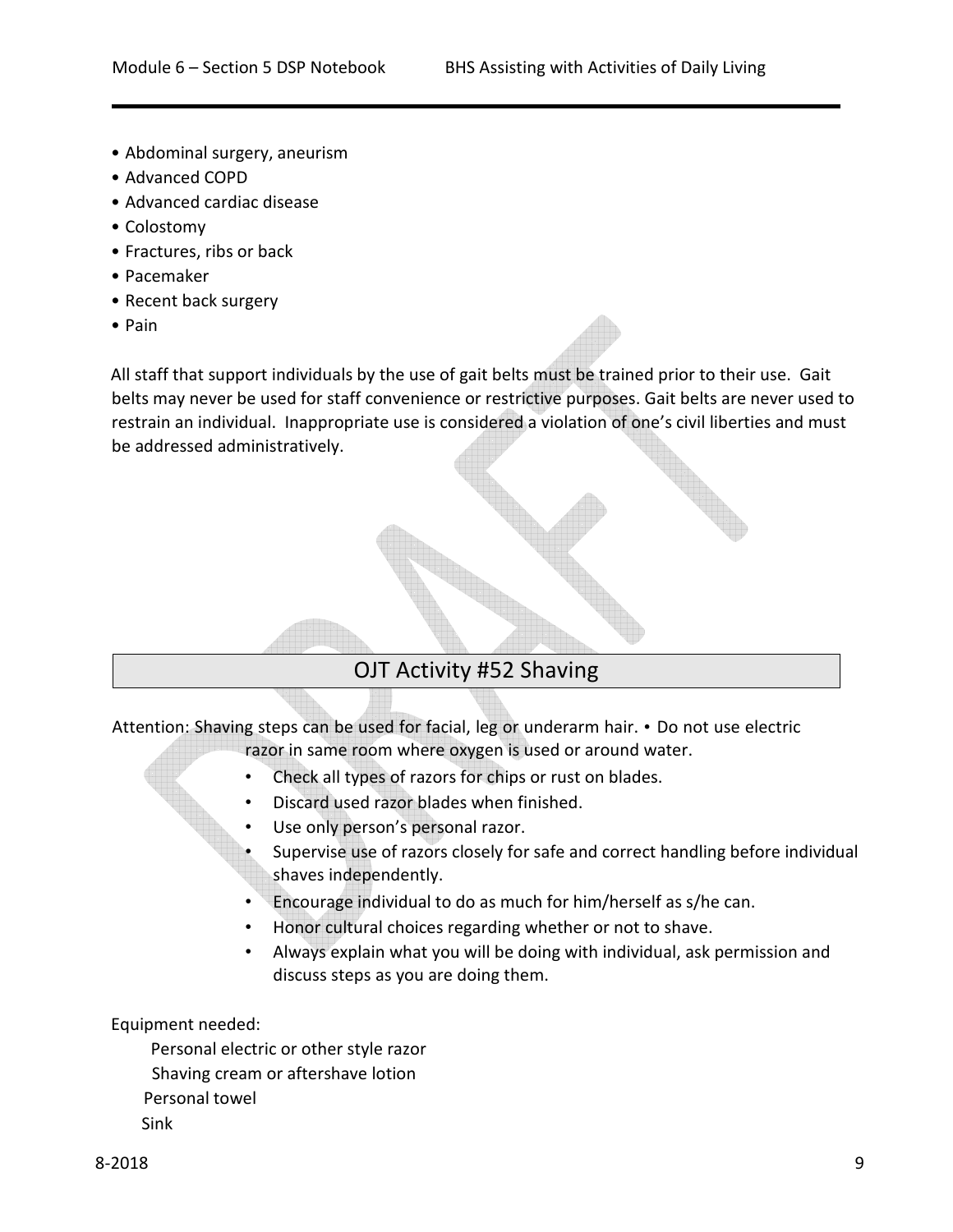#### Mirror

| <b>Steps</b>                                                                                            | <b>Partner Check</b> | <b>Instructor Check</b> |
|---------------------------------------------------------------------------------------------------------|----------------------|-------------------------|
| Identify appropriate individual.                                                                        |                      |                         |
| Gather needed equipment. Use only the individual's personal<br>shaver.                                  |                      |                         |
| Ask permission and explain what you will be doing with the<br>individual.                               |                      |                         |
| Honor cultural choices, if any.                                                                         |                      |                         |
| Use disposable gloves.                                                                                  |                      |                         |
| Teach or assist individual to check skin for moles, birthmarks,<br>or cuts. Avoid injuring those areas. |                      |                         |
| Teach or assist individual to plug in shaver and turn it on<br>(away from water source).                |                      |                         |
| Teach or assist individual to use mirror when shaving face,<br>neck or underarms.                       |                      |                         |
| Teach or assist individual to use gentle, even pressure while<br>moving the shaver over skin.           |                      |                         |
|                                                                                                         |                      |                         |

| Teach or assist individual to use fingers to determine missed     |  |
|-------------------------------------------------------------------|--|
| hairs.                                                            |  |
| Teach or assist individual to turn off shaver, unplug and clean   |  |
| hair from blades.                                                 |  |
| Teach or assist individual to apply aftershave or skin lotion, as |  |
| appropriate.                                                      |  |
| Compliment individual, as appropriate.                            |  |
|                                                                   |  |
| Teach or assist individual to wash hands after shaving.           |  |
|                                                                   |  |
| Discard gloves.                                                   |  |
|                                                                   |  |
| Teach or assist individual to appropriately store shaving items.  |  |
|                                                                   |  |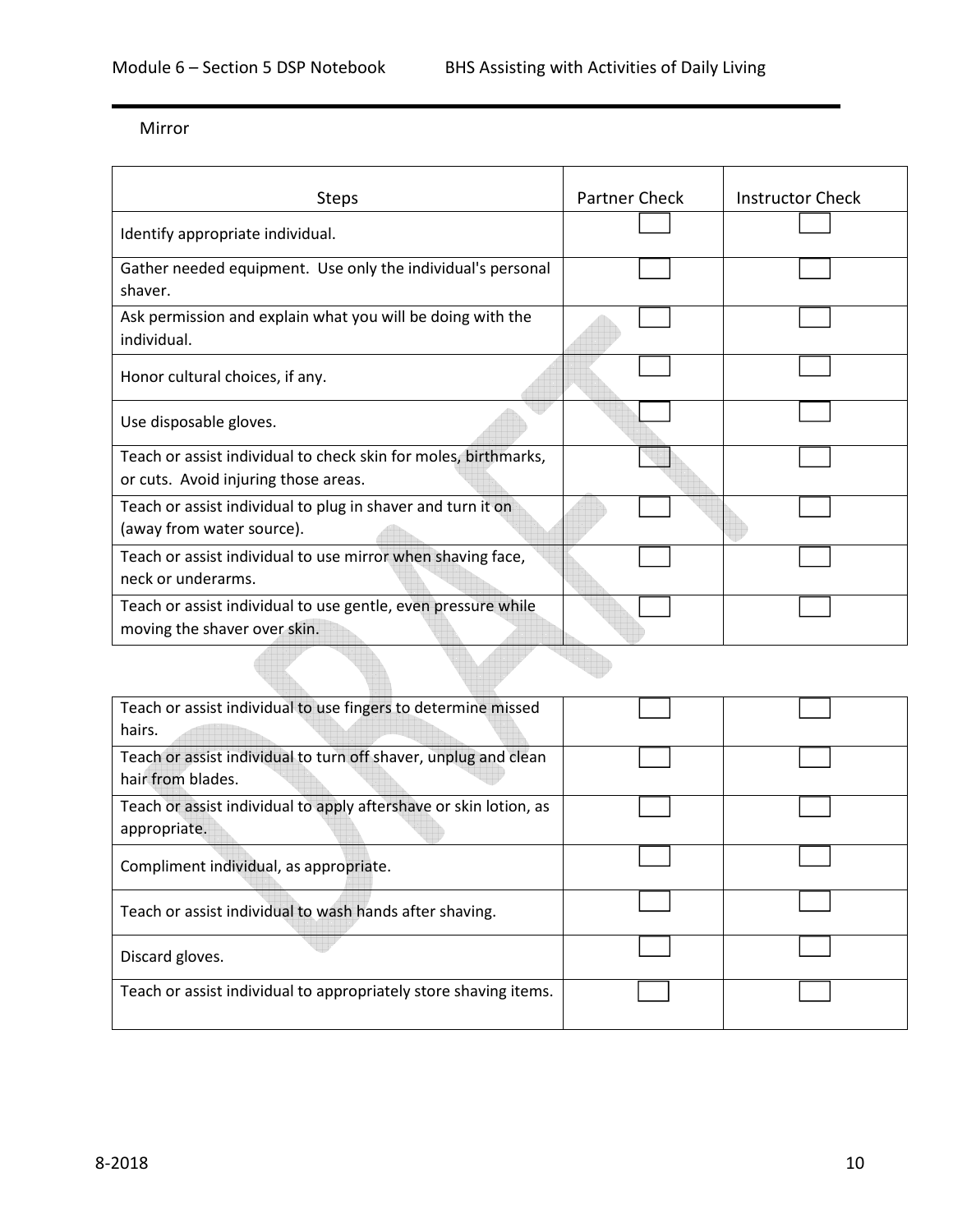## OJT Activity #26 Oral Hygiene

Attention: Brushing should be done at least twice a day, flossing once a day.

- Check inside of mouth for redness, gum swelling, loose teeth or unusual odor.
- Report any changes in individual's mouth to dentist.
- Disposable gloves and protective eyeglasses are recommended for DSP.
- Encourage individual to do as much for him/herself as he/she can.
- Review dentist's recommendations for individual to determine any special issues, such as toothpaste or toothbrush type.
- Wash your hands before assisting individual.
- Enable individual to use tooth brushing and flossing aids if the individual does not have good hand or finger control. Adjust procedures as necessary.
- If the individual has braces or bridges, use a floss threader to get floss under the wires.
- If individual has no teeth, gums should still be brushed, as recommended by speech therapist or oral hygienist.
- Consult with individual's dentist for special procedures or assistive devices for mouth care.
- Always explain what you will be doing with individual, ask permission and discuss steps as you are doing them.

#### Equipment needed:

 Personal toothbrush and toothpaste Sink and fresh water Personal towel Disposable gloves Personal dental floss Mouthwash (choice of individual) Clean glass for rinsing

| <b>Steps</b>                                                                            | <b>Partner Check</b> | Instructor Check |
|-----------------------------------------------------------------------------------------|----------------------|------------------|
| Assemble materials (toothbrush, toothpaste, cup of water,                               |                      |                  |
| disposable gloves and hand towel).                                                      |                      |                  |
| Greet the individual                                                                    |                      |                  |
| Explain to the individual how you will be assisting him/her in<br>brushing their teeth. |                      |                  |
| Wash your hands and put on disposable gloves.                                           |                      |                  |
| Rinse the toothbrush and apply toothpaste.                                              |                      |                  |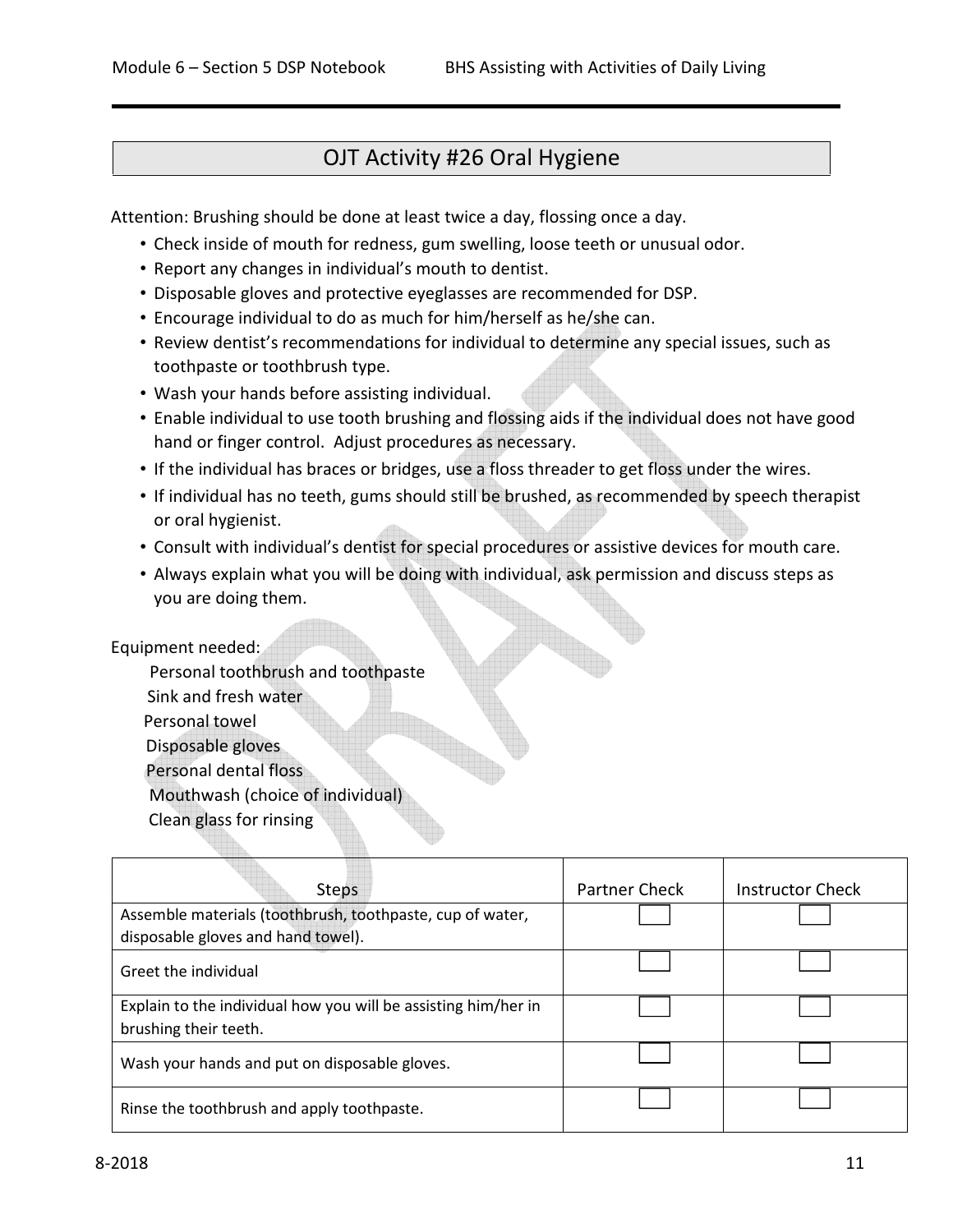| Place the head of the toothbrush alongside the teeth at a 45   |  |
|----------------------------------------------------------------|--|
| degree angle.                                                  |  |
| Move the toothbrush back and forth using a gentle "vibrating"  |  |
| motion.                                                        |  |
| Brush the outer side of each tooth, both uppers and lowers.    |  |
| Continue this technique on the inside surfaces of the teeth.   |  |
| For the inside surfaces of the front teeth, tilt the brush     |  |
| vertically and brush up and down using the front of the brush. |  |
| Brush the chewing surfaces using a back and forth motion       |  |
| parallel to the tooth line.                                    |  |
| Brush the tongue and the roof of the mouth.                    |  |
| Ask the individual to rinse his/her mouth with water.          |  |
| Ask the individual to wipe his/her face.                       |  |
| Thank the individual for his/her cooperation.                  |  |
| Remove gloves and wash hands.                                  |  |
| Return materials to their proper place.                        |  |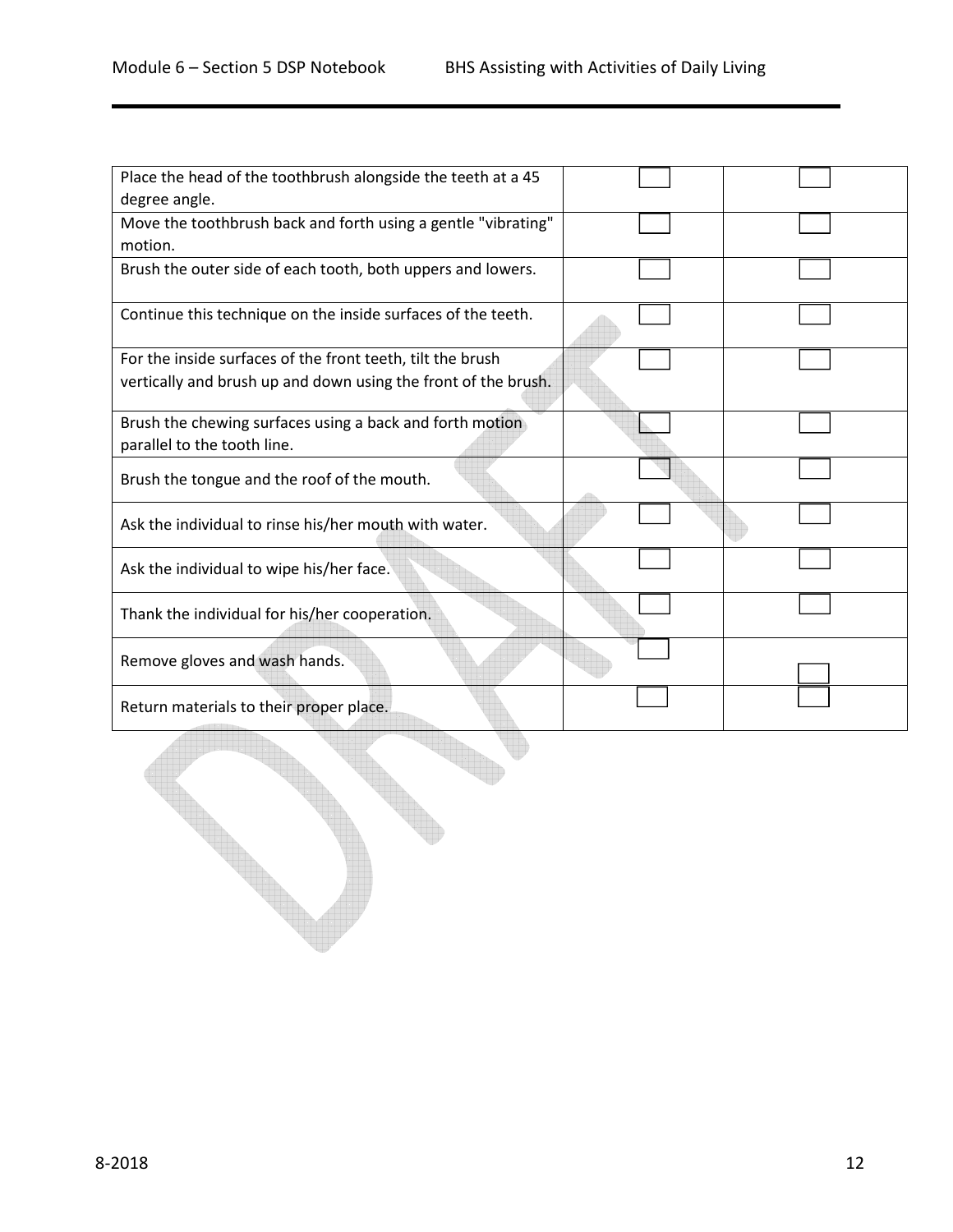## OJT Activity #53 Teaching Hand Washing

Attention: Killing germs is an important reason to teach frequent hand washing. Proper hand washing is needed in order to kill germs that can spread illness.

Use as little prompting as possible.

- Check that hands are washed before and after appropriate activities.
- Use the method appropriate for the individual which allows him/her to wash for the recommended time (20 seconds). Examples are singing a particular song, using a clock with second hand, counting, etc.
- Always explain what you will be doing with individual, ask permission and discuss steps as you are doing them.

Equipment needed:

Sink

Soap

Paper towels

| <b>Steps</b>                                                                                  | Partner Check | <b>Instructor Check</b> |
|-----------------------------------------------------------------------------------------------|---------------|-------------------------|
| Choose an appropriate individual.                                                             |               |                         |
| Ask permission and explain what you will be doing with the<br>individual.                     |               |                         |
| Teach or assist the individual to turn on water to lukewarm<br>temperature.                   |               |                         |
| Teach or assist the individual to push up watch/bracelets so<br>they are as high as possible. |               |                         |
| Teach or assist the individual to apply soap to hands and work<br>up a lather.                |               |                         |
| Teach or assist the individual to wash around and under rings.                                |               |                         |
| Teach or assist the individual to wash and rinse hands for a<br>total of 20 seconds.          |               |                         |
| Teach or assist individual to dry hands from the wrist down<br>with a paper towel.            |               |                         |
| Teach or assist the individual to discard paper towel.                                        |               |                         |
| Teach or assist the individual to use a different towel to turn<br>off the water.             |               |                         |
| Compliment and thank the individual.                                                          |               |                         |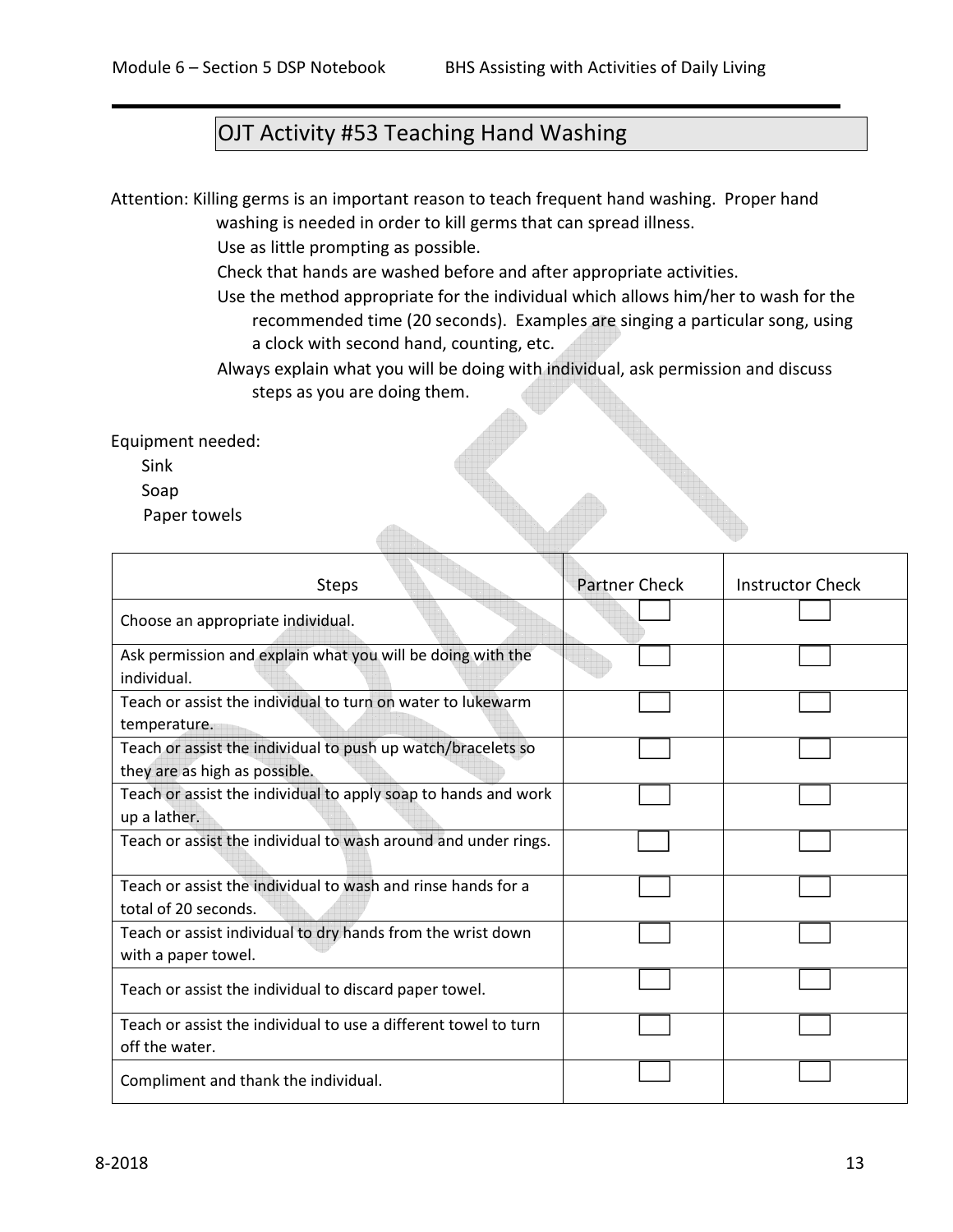## OJT Activity #54 Changing Bed Sheets

Attention: A well-made bed offers both comfort and safety. It is an important contribution to the well being of the individual.

Making one's own bed helps promote independence.

Always explain what you will be doing with the individual, seek permission, and explain what is being done while doing it.

Always hold linen away from your body to reduce contamination.

Equipment needed:

Sheets (top and bottom)

Pillowcase

Blanket

Bedspread

| <b>Steps</b>                                                       | Partner C<br>าeck | <b>Instructor Check</b> |
|--------------------------------------------------------------------|-------------------|-------------------------|
| Choose an appropriate individual whose bed sheets need to be       |                   |                         |
| changed.                                                           |                   |                         |
| Ask permission and explain what you will be doing with the         |                   |                         |
| individual.                                                        |                   |                         |
| Use disposable gloves.                                             |                   |                         |
| If bed is adjustable, adjust height to proper position.            |                   |                         |
| Remove pillowcase; place pillow on chair.                          |                   |                         |
| Loosen linen, fold inward, remove from bed, and put in<br>laundry. |                   |                         |
| Sanitize mattress if it is hospital grade/waterproof.              |                   |                         |
| Take off and discard gloves and wash hands.                        |                   |                         |
| Align mattress on bedspring.                                       |                   |                         |
| Place bottom sheet evenly at foot of mattress.                     |                   |                         |
| Tuck in.                                                           |                   |                         |
| Place blanket evenly on bed and tuck in.                           |                   |                         |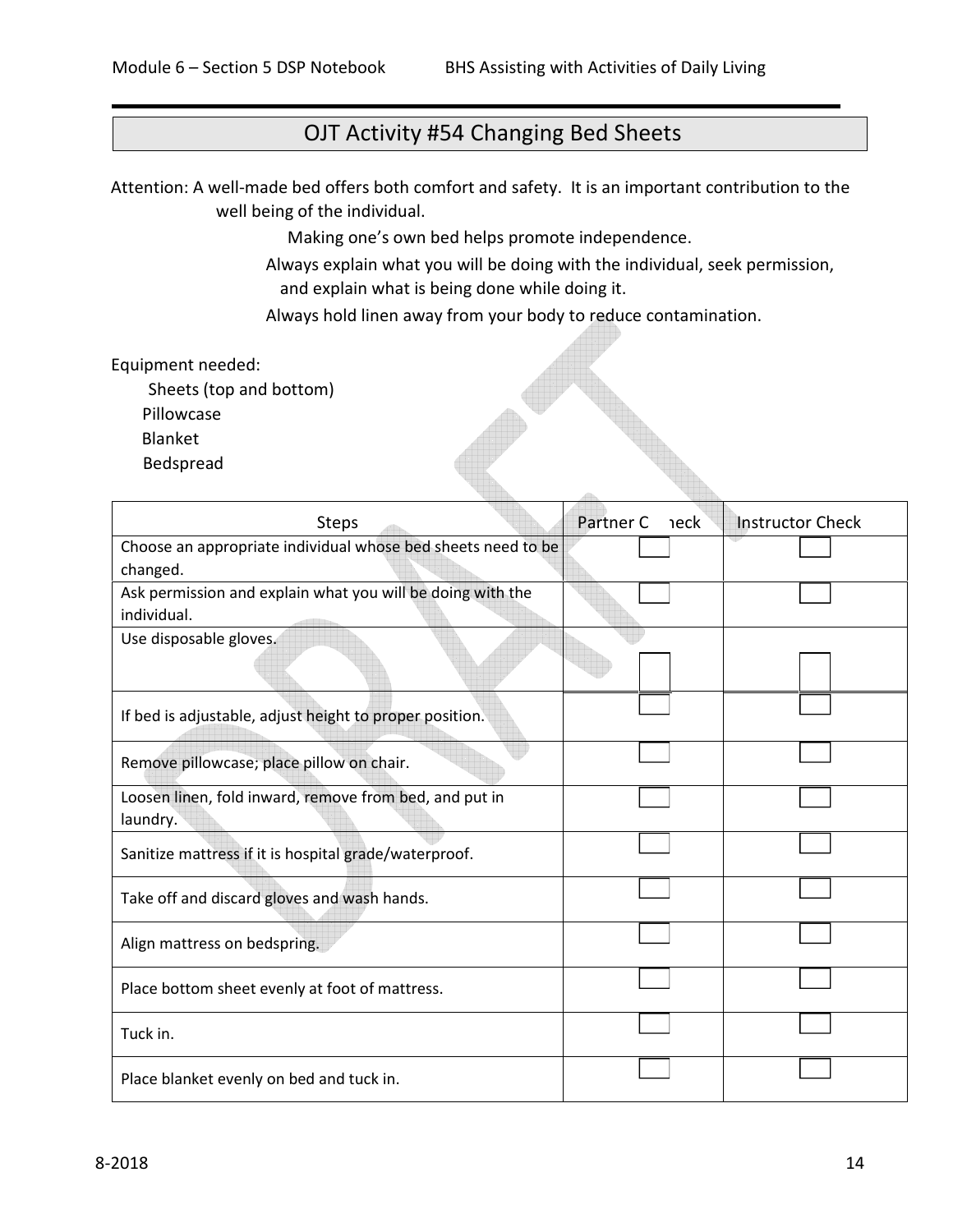| Place bedspread evenly on bed and tuck in, if appropriate. |  |
|------------------------------------------------------------|--|
| Re-adjust height of bed, as needed.                        |  |
| Wash hands.                                                |  |
| Compliment and thank the individual.                       |  |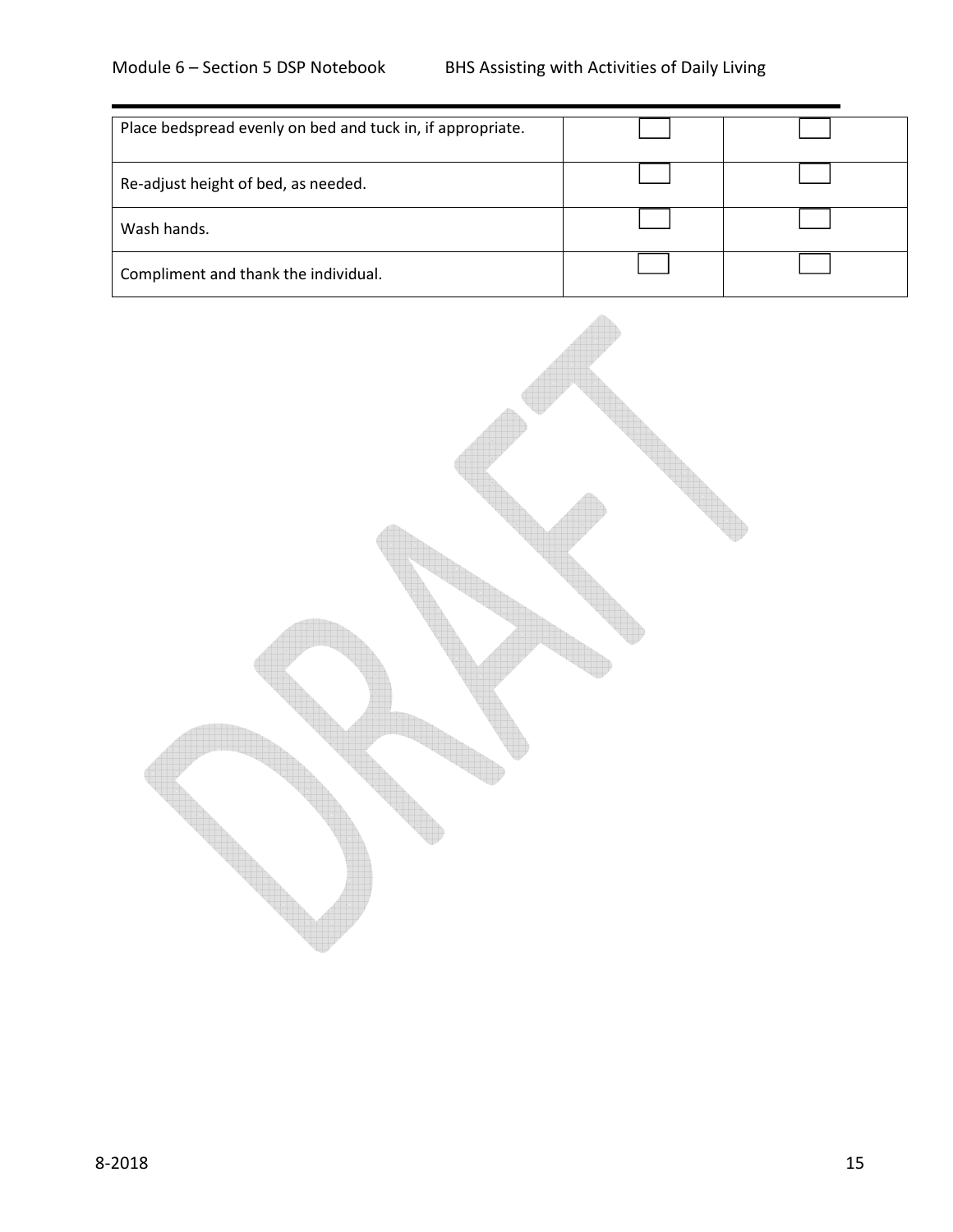## OJT Activity #25 Assisting an Individual with Bathing

Attention: When assisting with bathing or showering:

Ensure that the tub/shower has been disinfected before using.

Check the water temperature using thermometer. It should be no more than 110°. Verify that bathroom is warm enough.

Inspect skin for signs of injury or changes in condition.

Provide privacy and warmth for the individual.

Use a clean washcloth. Put in laundry after use.

Help bathe from top (hair, face) down.

Encourage the individual to do as much as s/he can for him/herself. Be

prepared with all supplies.

Wash your hands before beginning.

Do not leave an individual with epilepsy alone in the tub.

Always explain what you will be doing with individual, ask permission and discuss steps as you are doing them.

Use disposable gloves and change gloves from one bath/shower to the next. Disinfect the tub/shower for the next person's use.

Equipment needed:

Washcloth

Soap

Toiletries, as preferred by consumer

Individuals should be allowed to bathe with as much independence as possible. The DSP should ensure that the individual (who needs assistance with bathing) is never left alone during a bath. Privacy can be provided by pulling a shower curtain or turning your back on the individual.

| <b>Steps</b>                                         | Partner Check | <b>Instructor Check</b> |
|------------------------------------------------------|---------------|-------------------------|
| Identify an individual who needs to take a tub bath. |               |                         |
| Assemble materials.                                  |               |                         |
| Greet the individual.                                |               |                         |
| Provide for the individual's privacy.                |               |                         |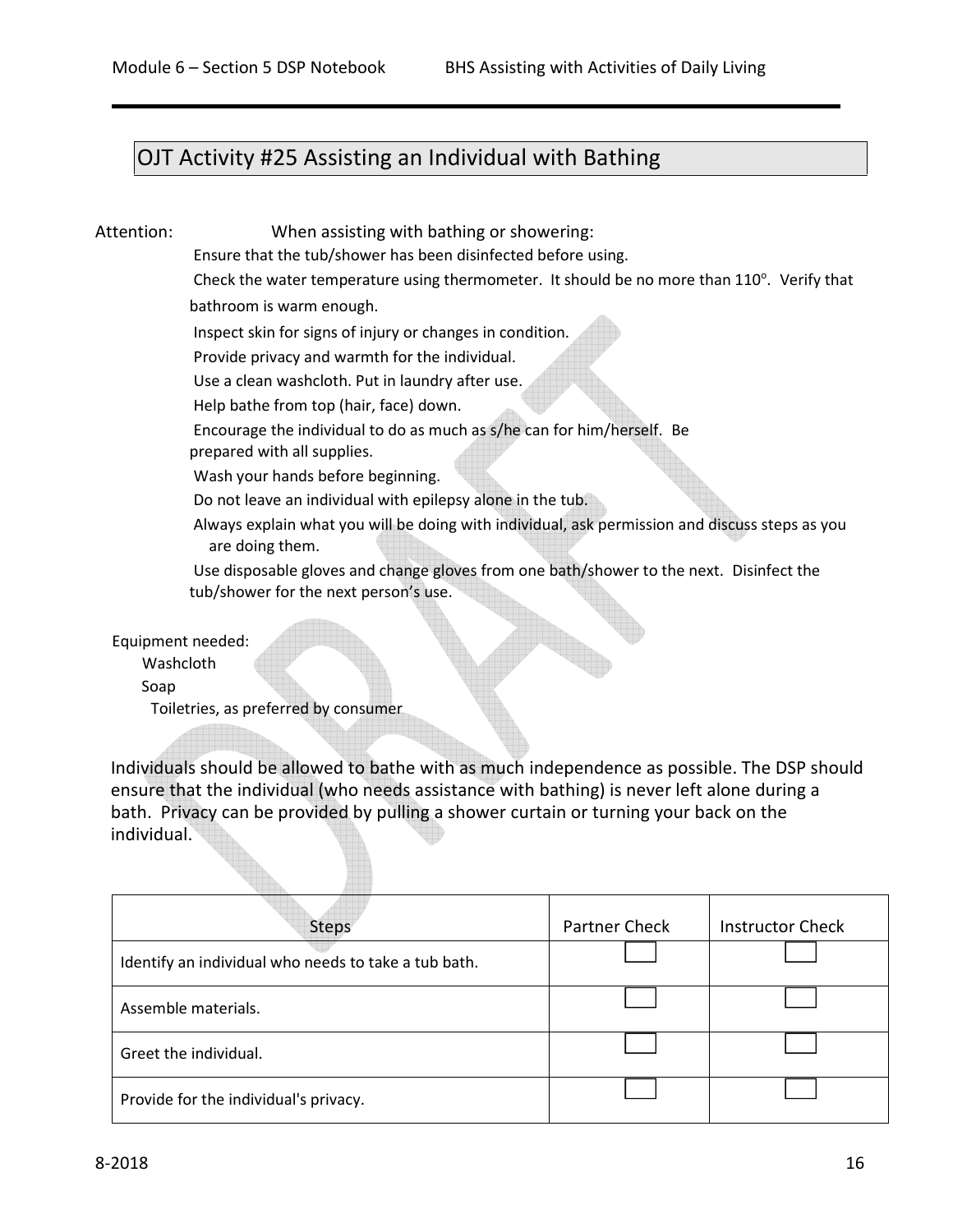| Explain to the individual how you will be assisting him/her<br>with their bath. |  |
|---------------------------------------------------------------------------------|--|
| Wash your hands and put on disposable gloves.                                   |  |

| Fill the bath tub 1/4 to 1/2 full with warm water.                                                                                                               |  |
|------------------------------------------------------------------------------------------------------------------------------------------------------------------|--|
| * Ensure that the water is not too hot.                                                                                                                          |  |
| Assist the individual with removing his/her clothes.                                                                                                             |  |
| Assist the individual into the bath tub.                                                                                                                         |  |
| Wet hair thoroughly.                                                                                                                                             |  |
| Apply a small amount of shampoo to his/her hair.                                                                                                                 |  |
| Massage the scalp to create a lather.                                                                                                                            |  |
| Rinse well with a cup or removable shower head.                                                                                                                  |  |
| Assist the individual in holding his/her head backward or<br>forward to prevent shampoo from going into the eyes. (You<br>may also cover eyes with a wash cloth) |  |
| Begin washing the individual's body with soap and water.<br>(Pay special attention to areas where two skin surfaces<br>touch)                                    |  |
| Rinse thoroughly.                                                                                                                                                |  |
| Assist the individual out of the tub.                                                                                                                            |  |
| Assist the individual in drying off, using a patting motion.                                                                                                     |  |
| Assist the individual in putting on clean clothing and<br>slippers.                                                                                              |  |
| Assist the individual in brushing hair.                                                                                                                          |  |
| Thank the individual for his/her cooperation.                                                                                                                    |  |
| Remove gloves and wash your hands.                                                                                                                               |  |
| Assist the individual with returning materials to their proper<br>place.                                                                                         |  |
| Sanitize the bath tub for the next individual.                                                                                                                   |  |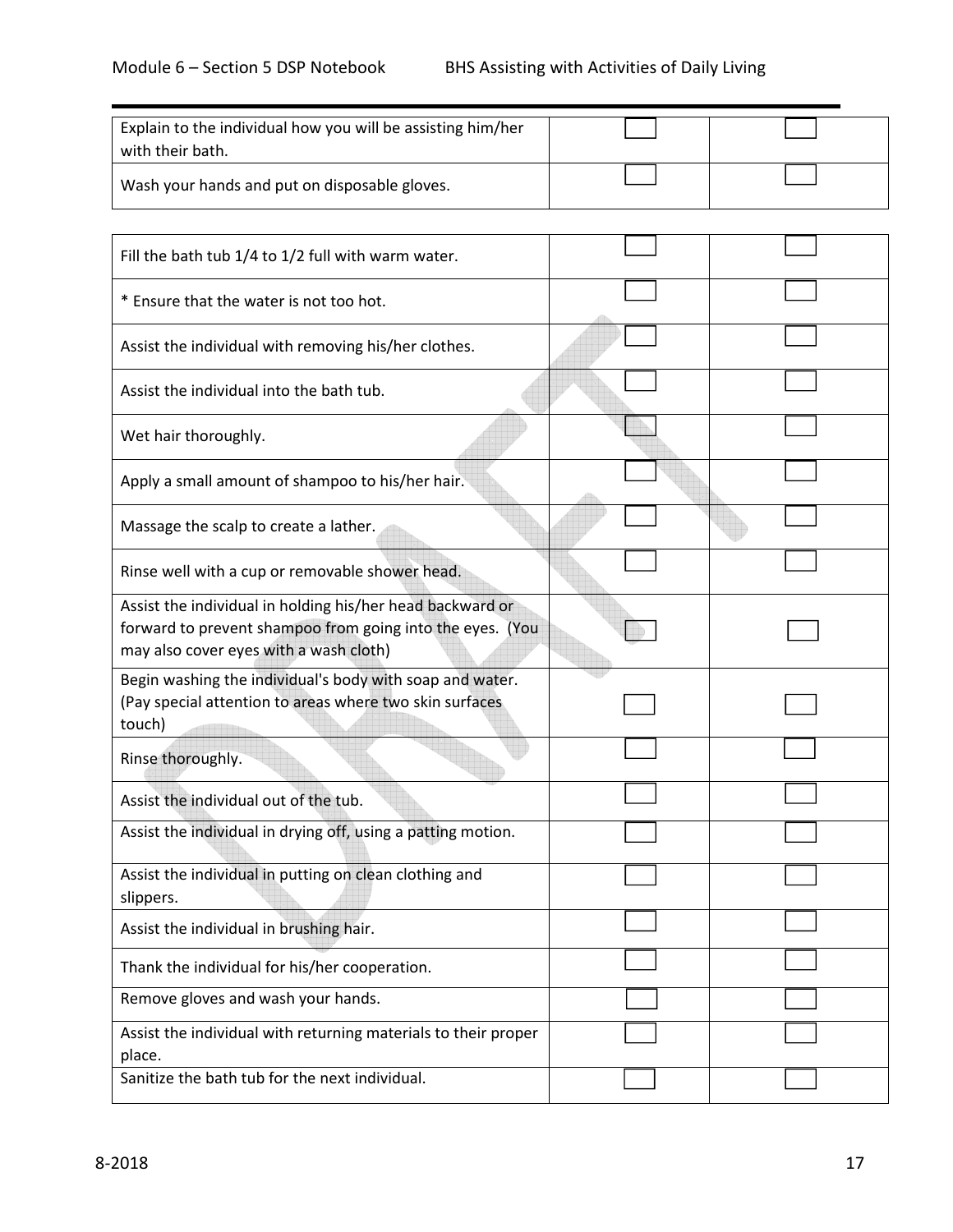Hot water coming out of the faucet should be between 100 and 110 degrees F. Report the temperatures lower than 100 F and higher than 110 F to the supervisor. Do not expose individuals to water 110 F and above. Temperatures above 100 F can cause scalding and could result in death.

## OJT ACTIVITY #50 Cleaning and Trimming Nails

Attention: When assisting with cleaning and trimming nails:

#### Equipment needed:

- Personal nail clippers or nail scissors
- Personal cuticle stick
- Emery board
- Container for water
- Soap and water
- Personal towel

Personal emery board or nail file

| <b>Steps</b>                                                                                                                                                                                          | <b>Partner Check</b> | Instructor Check |
|-------------------------------------------------------------------------------------------------------------------------------------------------------------------------------------------------------|----------------------|------------------|
| Gather needed equipment.                                                                                                                                                                              |                      |                  |
| Choose an appropriate individual.                                                                                                                                                                     |                      |                  |
| Ask permission and explain what you will be doing with the<br>individual.                                                                                                                             |                      |                  |
| Put on disposable gloves.                                                                                                                                                                             |                      |                  |
| Teach or assist the individual to soak hands or feet in warm<br>water for at least 5 minutes.                                                                                                         |                      |                  |
| Wash your hands and put on disposable gloves.                                                                                                                                                         |                      |                  |
| Teach or assist the individual to push nail cuticle back with<br>cuticle stick.                                                                                                                       |                      |                  |
| Teach or assist the individual to clean under nails with cuticle<br>stick or nail clipper.                                                                                                            |                      |                  |
| Teach or assist the individual to use nail clippers or nail<br>scissors to trim toenails straight across. Fingernails may be<br>trimmed with a slight curve. Take care not to hurt the<br>individual. |                      |                  |
| Use emery board or nail file to shape and smooth nails.                                                                                                                                               |                      |                  |

NOTE: Understand any medical conditions which would directly impact such activity, such as Diabetes.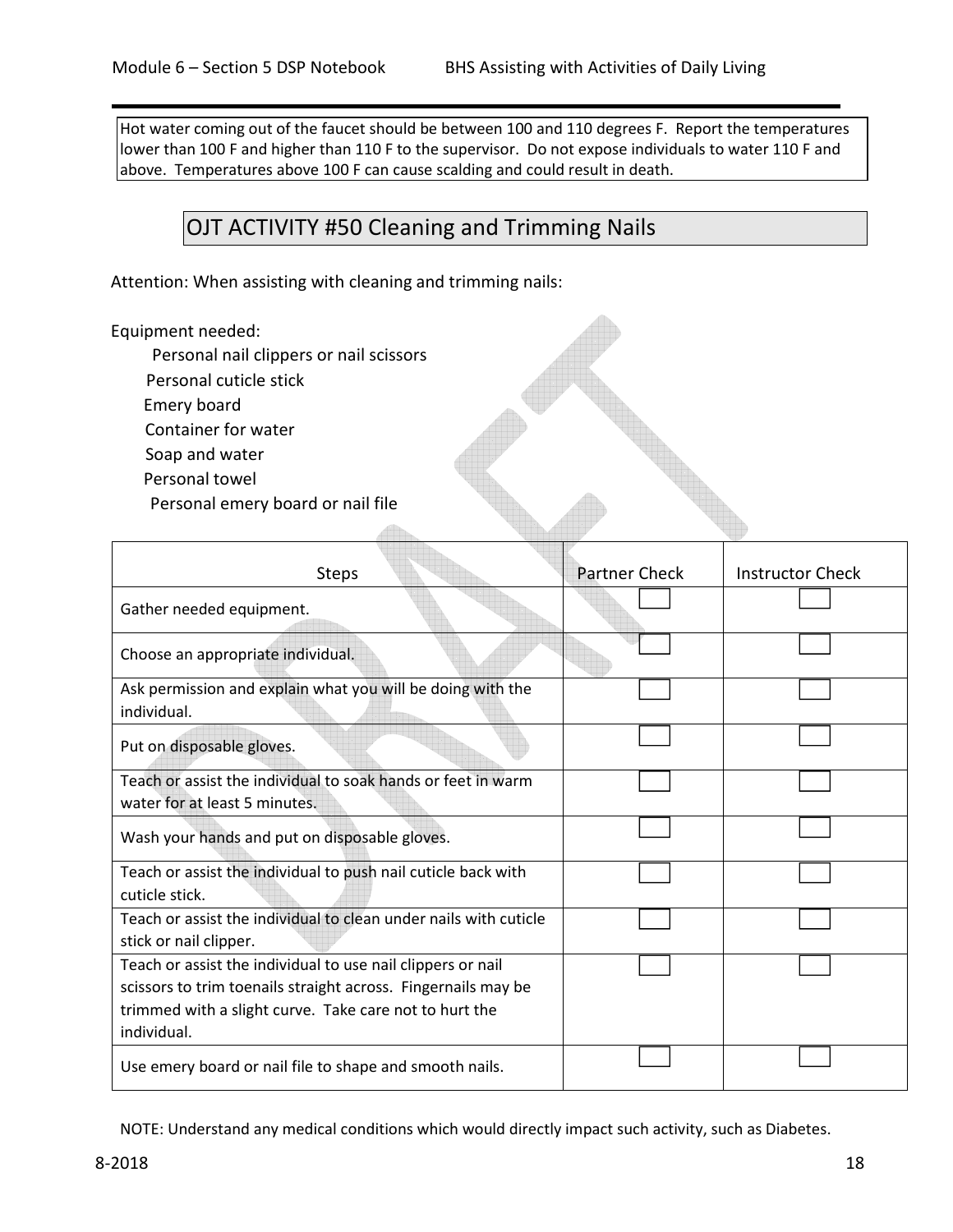#### OJT Activity #55 Shampooing Hair

Attention: When assisting with hair washing:

Be sure the water is no more than 110°.

Wash hair in designated area.

Be sure to wipe up any water which goes on floor.

Use the least amount of prompting necessary.

Be sure to seek permission and discuss what you are doing as you do it.

Take care to prevent water from entering individual's ears.

Choice of shampoo/conditioner is the individual's or his/her doctor's.

Disposable gloves should be worn by DSP.

Examine scalp for problems. Inform individual's physician if itching, flaking head lice, sores or other problems are detected. Follow physician's instructions.

Shampooing should occur as often as necessary to look good and be odor-

Equipment needed:

Shampoo

Conditioner

Towel

Blow dryer or hair dryer

free.

| <b>Steps</b>                                                                       | Partner Check | <b>Instructor Check</b> |
|------------------------------------------------------------------------------------|---------------|-------------------------|
| Choose an appropriate individual who needs their hair                              |               |                         |
| shampooed.                                                                         |               |                         |
| Ask permission and explain what you will be doing with the                         |               |                         |
| individual.                                                                        |               |                         |
| Use disposable gloves.                                                             |               |                         |
| Gather equipment.                                                                  |               |                         |
| Provide for privacy for individual.                                                |               |                         |
| Teach or assist the individual to wet hair thoroughly using<br>warm or cool water. |               |                         |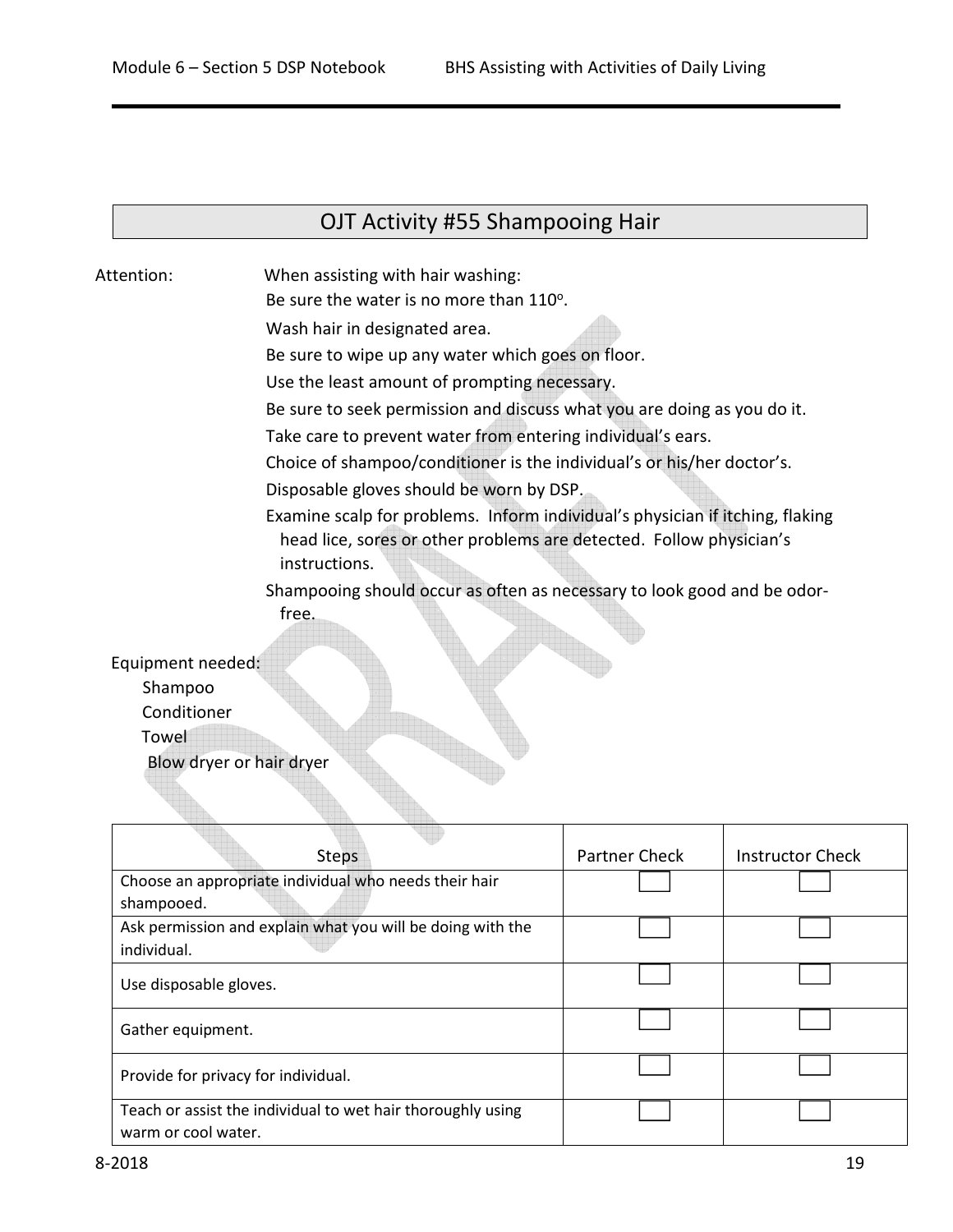| Apply small amount of shampoo to palm of hand and rub<br>hands together. |  |
|--------------------------------------------------------------------------|--|
| Apply shampoo to all parts of hair with both hands.                      |  |

| Teach or assist the individual to clean the scalp and distribute  |  |
|-------------------------------------------------------------------|--|
| the suds throughout the hair.                                     |  |
| Examine scalp for problems. Inform nurse it itching, flaking,     |  |
| head lice, sores or other problems are detected.                  |  |
| Follow nurse's instructions. Be careful not to get shampoo in     |  |
| the eyes; have individual to close eyes or use a wash cloth.      |  |
| Teach or assist the individual to rinse hair thoroughly.          |  |
| Teach or assist the individual to apply conditioner to palm of    |  |
| hand and rub hands together.                                      |  |
| Apply conditioner to all parts of hair with both hands.           |  |
| Leave conditioner on hair for the amount of time                  |  |
| recommended on the label.                                         |  |
| Teach or assist the individual to rinse hair thoroughly.          |  |
| Teach or assist the individual to wrap and dry hair with a clean  |  |
| towel.                                                            |  |
| Teach or assist the individual to blow dry/set hair or use        |  |
| curling iron if it is the individual's choice.                    |  |
| Teach or assist the individual to style hair in an ageappropriate |  |
| style per individual's choice.                                    |  |
| Teach or assist the individual in applying gel/mousse, etc. per   |  |
| individual's choice.                                              |  |
| Teach or assist the individual to return materials to their       |  |
| proper storage place.                                             |  |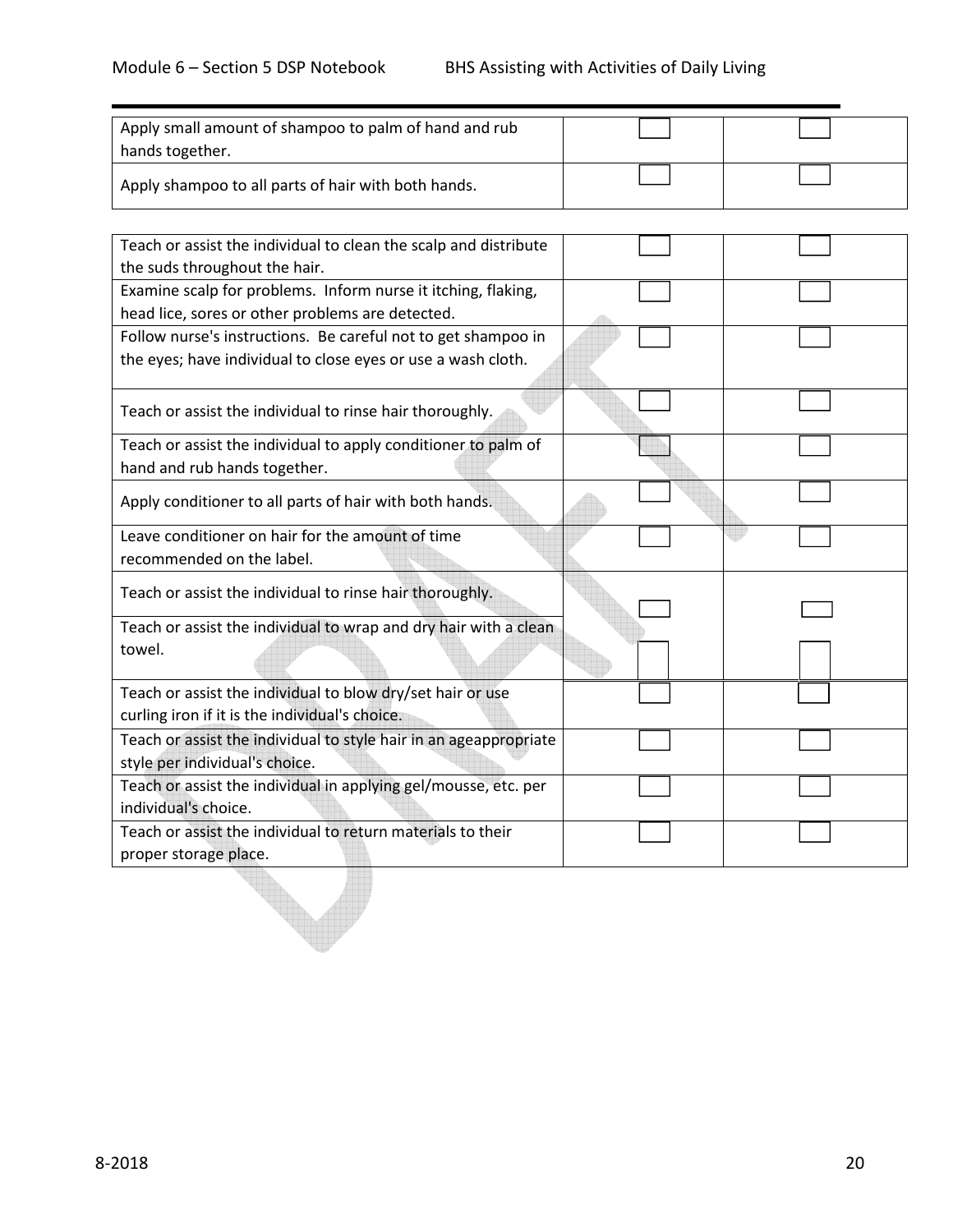# OJT Activity #56 Denture Care

A

Equipment needed: Disposable gloves

- Tooth/denture brush
- Denture cleaner
- Denture cup
- Soft brush

| <b>Steps</b>                                                                                                       | <b>Partner Check</b> | <b>Instructor Check</b> |
|--------------------------------------------------------------------------------------------------------------------|----------------------|-------------------------|
| Choose an appropriate individual who has dentures.                                                                 |                      |                         |
| Ask permission and explain what you will be doing with the<br>individual.                                          |                      |                         |
| Gather individual's equipment.                                                                                     |                      |                         |
| Use disposable gloves.                                                                                             |                      |                         |
| Provide for individual's privacy.                                                                                  |                      |                         |
| Pad sink with washcloths in case dentures are dropped.                                                             |                      |                         |
| Teach or assist the individual to remove top and/or bottom<br>dentures from the mouth.                             |                      |                         |
| Loosen upper plate by placing first finger on roof of plate and<br>thumb over outer gum and gently release.        |                      |                         |
| Loosen lower plate be placing finger inside lower plate and<br>thumb on outer gum and gently release.              |                      |                         |
| Teach or assist the individual to put dentures in cup with<br>lukewarm water.                                      |                      |                         |
| Teach or assist the individual to put denture cleaner on<br>tooth/denture brush.                                   |                      |                         |
| Teach or assist the individual to clean dentures with<br>tooth/denture brush. Hold the dentures firmly as they are |                      |                         |
| cleaned.                                                                                                           |                      |                         |
| Teach or assist the individual to rinse dentures and storage<br>cup.                                               |                      |                         |
| Put dentures in empty cup.                                                                                         |                      |                         |